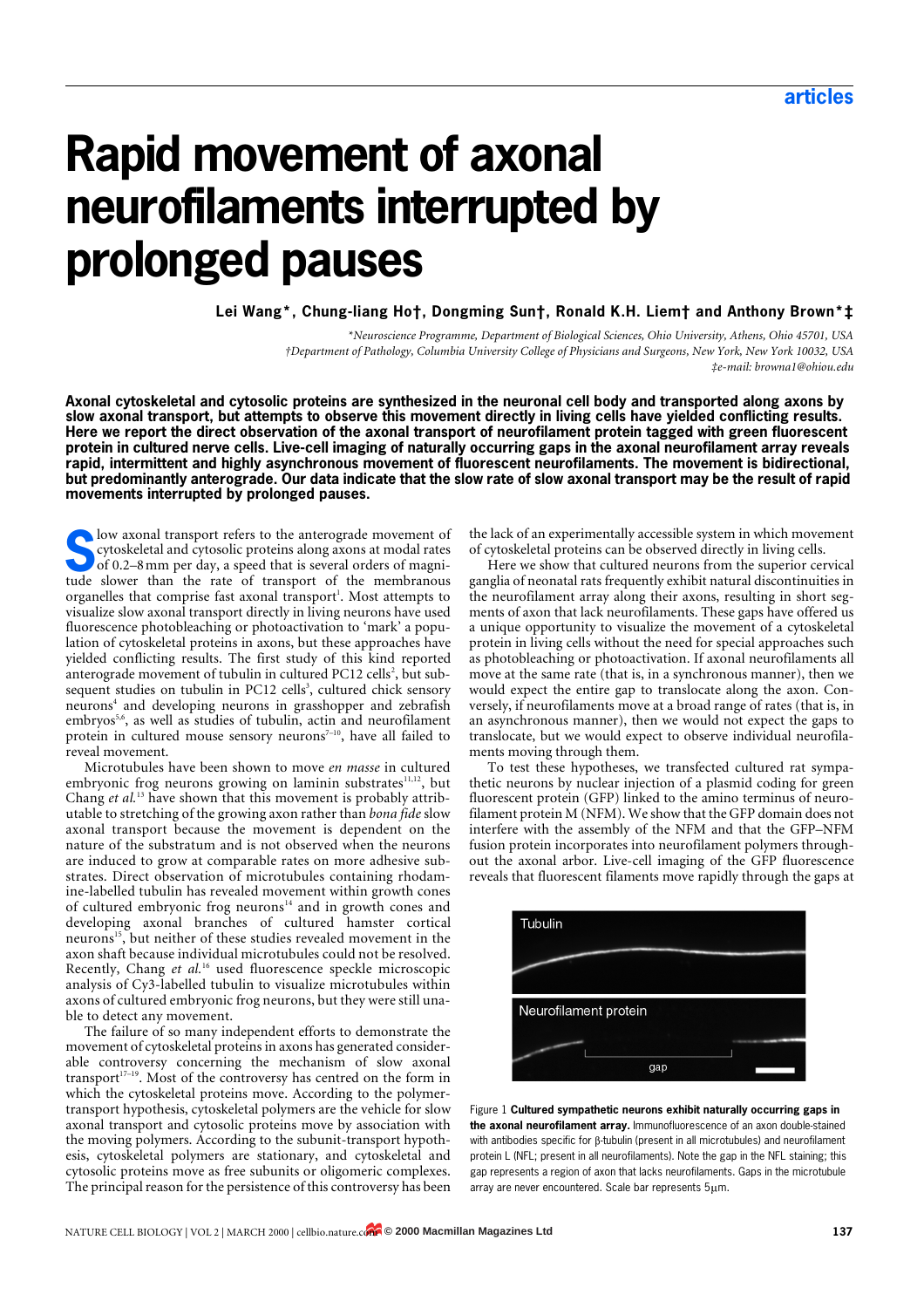# **articles**



Figure 2 **Characterization of the GFP–NFM fusion protein. a**, Diagram of GFP– NFM, showing the amino-acid (NH<sub>2</sub> to CO<sub>2</sub>H) and nucleotide (5' to 3') sequences at the fusion junction. The underlined amino-acid sequences represent the C-terminal end of GFP (left) and the N-terminal end of NFM (right). The nucleotide sequence in parentheses was inserted during the cloning process. The sequence to the left of the parentheses is part of the multiple cloning site of the parent plasmid, pEGFP–C1, and the sequence to the right of the parentheses is the 5' end of the rat NFM cDNA (start codon of NFM is underlined). **b**, Transfection of COS-7 cells with pEGFP–NFM results in expression of the full-length GFP–NFM fusion protein. Western blot showing single protein staining with antibodies specific for NFM and GFP. The apparent relative molecular mass (M,) of the protein is consistent with a fusion of rat NFM (apparent M,  $\sim$ 145,000 by SDS–PAGE) to GFP (M,  $\sim$ 27,000) separated by a linker region (M, ~3,000). **c**, Visualization of GFP–NFM in single neurofilaments by fluorescence microscopy. Axonal neurofilaments were induced to splay apart from each other by extraction of neurons with 0.5% Triton X-100 in the presence 0.2 M NaCl 3 days after transfection<sup>20</sup>. NFL was detected by immunofluorescence and GFP-NFM was detected directly without immunostaining. GFP–NFM incorporation was continuous along some filaments (top) and discontinuous along others (bottom). Scale bar represents 1.5 µm. **d**, Quantification of the proportion of GFP–NFM in polymer.<br>— Fluorescence intensity was quantified in axons before and after permeabilization with 0.02% saponin at 3, 4 and 5 days after transfection. Error bars represent s.d.

peak rates of up to  $2.3 \mu m s^{-1}$  in an intermittent and highly asyn-<br>chronous manner and in a moderninently enterpreted direction chronous manner, and in a predominantly anterograde direction. These data provide direct support for the polymer-transport hypothesis of slow axonal transport, and they indicate that the slow average rate of slow axonal transport can be accounted for by rapid movements interrupted by prolonged pauses.

# **Results**

**Naturally occurring gaps in the axonal neurofilament array.** Cultured neurons from the superior cervical ganglia of neonatal rats frequently exhibit gaps in the neurofilament array along their axons (Fig. 1). These gaps appear to occur naturally in these cultures and are most common in the thinnest axons, presumably because they contain the fewest neurofilaments. We have never encountered gaps in the neurofilament array in cultured neurons from dorsal root ganglia, which have a much higher neurofilament content<sup>20</sup>. The gaps are unlikely to have any functional significance for cultured neurons, because neurons can survive and function even in the complete absence of neurofilaments $21,22$ . Nevertheless, the gaps do represent a special opportunity to investigate the axonal transport of neurofilament protein.

**Expression of the GFP–NFM fusion protein.** To visualize neurofil-



Figure 3 **Movement of neurofilaments through a gap in the axonal** 

**neurofilament array.** Time-lapse images of the GFP fluorescence were acquired at 5-s intervals. The images of the GFP fluorescence (on the left) are also displayed with inverted contrast (on the right) for greater clarity. The sequence begins with a short filament in the gap; this filament moves out of the gap in an anterograde direction (average velocity =  $0.32 \mu m s^{-1}$ ; peak velocity =  $0.64 \mu m s^{-1}$ ). Subsequently, a longer filament moves through the same gap, also in an anterograde direction (average velocity =  $0.52 \mu m s^{-1}$ ; peak velocity =  $1.26 \mu m s^{-1}$ ). Arrowheads mark the leading and trailing ends of the filaments, where visible. Scale bar represents 5 um. See Supplementary Information for a movie of this time-lapse sequence plus extra footage.

aments in living neurons, we constructed a plasmid (pEGFP–NFM) which encodes GFP linked to the N terminus of NFM (Fig. 2a). Transfection of COS-7 cells with pEGFP–NFM resulted in the expression of a protein with an apparent relative molecular mass (as judged by SDS–polyacrylamide gel electrophoresis (SDS–PAGE)) of 180,000; this protein was recognized by antibodies specific for either NFM or GFP (Fig. 2b). Thus pEGFP–NFM directs the expression of the full-length GFP–NFM fusion protein.

**Visualization of neurofilaments in cultured neurons.** We transfected primary cultures of dissociated rat sympathetic neurons with pEGFP–NFM by nuclear injection. Green fluorescence appeared in the cell body and proximal axons within 1 day after transfection, and by 3 days it had extended into the most distal axons. Immunofluorescence microscopy of splayed axonal cytoskeletons showed that the GFP–NFM was present in neurofilaments throughout the axonal arbor (Fig. 2c), and ≥96% of the GFP–NFM remained in the<br>axone after narmachilization with eaponin (Fig. 2d), a result son axons after permeabilization with saponin (Fig. 2d), a result consistent with biochemical studies that have shown that >95% of neurofilament proteins are polymerized in these neurons<sup>23</sup>.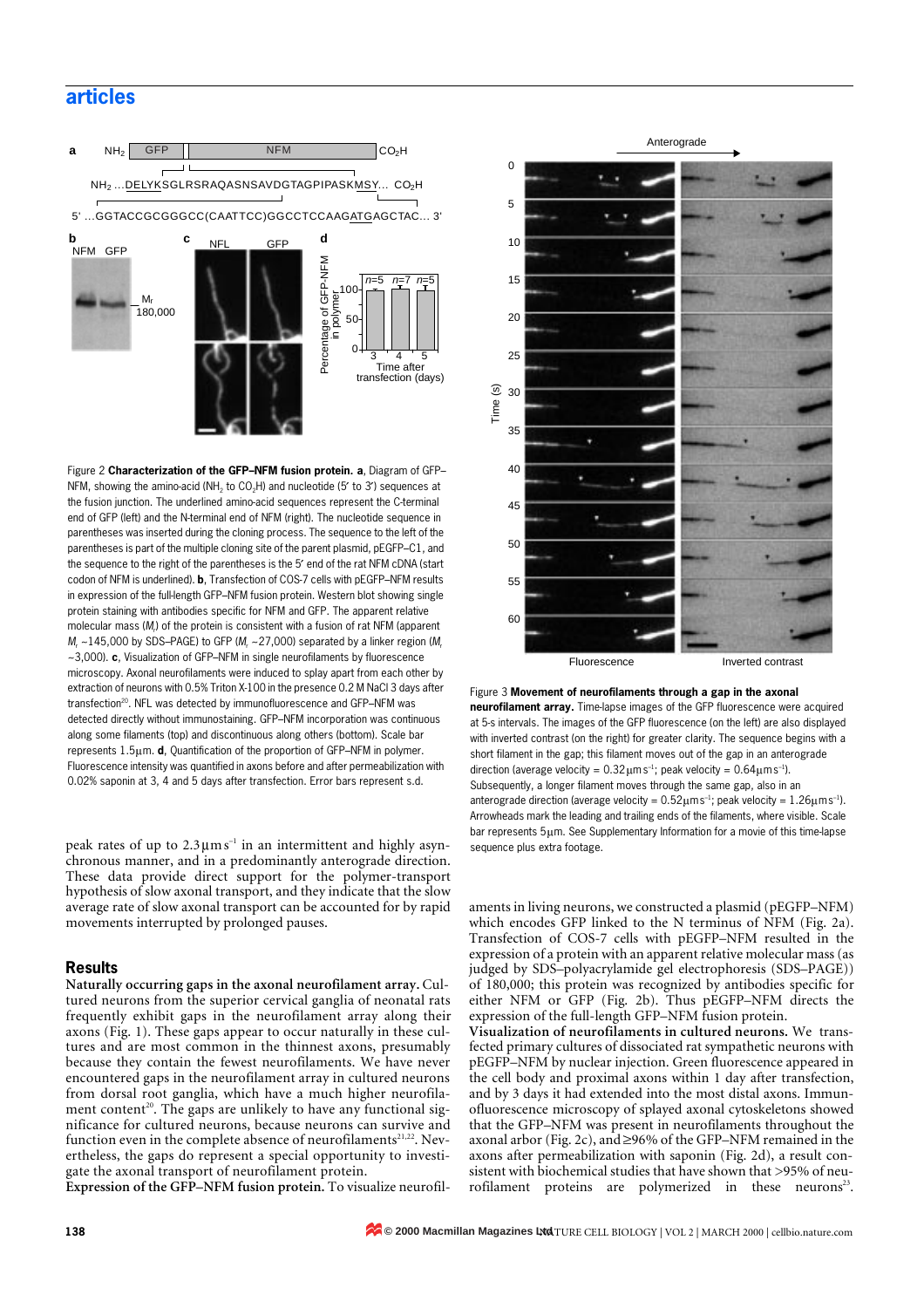Transfection experiments in SW13cl.2vim– cells, which lack cytoplasmic intermediate filaments, showed that GFP–NFM alone did not assemble into filaments, but it did assemble in the presence of neurofilament protein L (data not shown). This result is consistent with previous studies that have shown that neurofilaments are obligate heteropolymers *in vivo*<sup>24,25</sup>. Fusion of GFP to the carboxy terminus of NFM resulted in the expression of a fusion protein that formed non-filamentous aggregates (data not shown); we believe that this may explain the punctate non-filamentous distribution of C-terminally fused GFP–NFM observed by Yabe et al.<sup>26</sup>. These data indicate that the presence of the GFP domain at the N terminus of NFM does not interfere with its assembly properties, and that the N-terminally fused fusion protein assembled into neurofilaments throughout the neuron.

**Live-cell imaging of gaps in the axonal neurofilament array.** To investigate the movement of neurofilaments, we located gaps in the GFP–NFM fluorescence along axons of neurons 3 days after transfection. Time-lapse imaging revealed the movement of fluorescent filaments through the gaps (Fig. 3; see Supplementary Information). We never observed movement of the entire gap, although the movements of the filaments sometimes caused the gaps to lengthen, shorten or disappear while we were observing them (see Supplementary Information). Filament movements were not confined to gaps in the neurofilament array: we were frequently able to detect the movement of filaments in neurofilament-containing flanking regions as filaments moved into or out of the gaps (for example, see Supplementary Information). In addition, we were sometimes able to detect the movement of filaments in axons that did not contain gaps if the axons happened to contain very few neurofilaments (data not shown).

To characterize the movement of the filaments, we acquired time-lapse movies of 47 gaps in 21 cells. The gaps ranged from 2 to 54 µm in length and the duration of observation ranged from 4.9 to 10.4 min. 77% of the gaps showed movement during the observation period. On average, we observed one moving filament per 5.1 min of observation. Inspection of axons by differential interference contrast microscopy during and after time-lapse imaging revealed healthy-looking axons and growth cones and rapid bidirectional movement of membranous organelles, indicating that there was no gross perturbation of the axon associated with excitation of the GFP during epifluorescence illumination.

**Analysis of filament movement.** We analysed the movement of all fluorescent structures that exhibited a net displacement of at least 10 pixels  $(0.685 \mu m)$  during the observation period and that could be tracked unambiguously for at least three consecutive frames. The fluorescent filaments represented 95% (*n*=69) of the moving structures and ranged from 1.0 to 15.8 $\mu$ m in length (mean = 4.1 $\mu$ m,  $n = 64$ ; Fig. 4c). The width of the filaments was  $0.3\pm0.06\,\mu\text{m}$  (mean $\pm$ s.d., *n*= 17), which is comparable to the diffraction-limited width of single neurofilaments in splayed axonal cytoskeletons  $(0.3 \pm 0.03 \,\mu m,$ mean $\pm$ s.d.,  $n=17$ ; Fig. 2c)<sup>20</sup>. The remaining 5% ( $n=4$ ) of the moving structures were punctate in appearance and had a diameter of  $0.4 \pm 0.09 \,\mu m$  (mean  $\pm$  s.d.,  $n = 4$ ). Three of these structures were observed in the same gap and moved anterogradely; the other one was observed in a different gap and moved retrogradely. We sometimes observed punctate GFP–NFM incorporation along single neurofilaments in splayed axonal cytoskeletons, so it is possible that these fluorescent structures represented discrete sites of GFP–NFM incorporation within neurofilaments. The motile behaviour of the punctate structures was similar to that observed for the filaments, but we did not observe a sufficient number of them to allow statistical analysis.

The movement of the fluorescent filaments was bidirectional, but 83% moved in a net anterograde direction. Movements in both directions were rapid, but were frequently interrupted by prolonged pauses (Fig. 4a). For the 69 filaments whose movements we tracked, the average time spent pausing was 73%. The average velocity excluding these pauses ranged from 0.02 to 1.21



Figure 4 **Analysis of moving filaments. a**, Movements of four representative filaments: an anterogradely moving filament interrupted by a single lengthy pause (top left); a retrogradely moving filament interrupted by a single brief pause (top right); and two anterogradely moving filaments interrupted by multiple pauses of varying duration (bottom). Each point represents the distance of the filament from the starting position, measured along the axon. Anterograde and retrograde movements are represented as positive and negative displacements, respectively. The abscissa represents the time elapsed since the start of the movie. **b**, Histograms of average velocities (excluding pauses) and peak velocities for all 69 filaments. A filament was considered to have paused if it moved at less than one pixel per s (0.0685  $\mu$ m s<sup>-1</sup>), which we estimate to be the precision limit of our measurements. **c**, Histogram of filament lengths. Five of the 69 filaments were not measured because both ends were never visible in the same image.

 $\mu$ m s<sup>-1</sup> in the anterograde direction (mean =  $0.38 \mu$ m s<sup>-1</sup>, *n*=57) and from 0.15 to 1.82  $\mu$ m s<sup>-1</sup> in the retrograde direction (mean = 0.49  $\mu$ m s<sup>-1</sup>,  $n = 12$ ; Fig. 4b). The net average velocity for all filaments excluding the pauses (and considering retrograde velocities as negative and anterograde velocities as positive) was  $0.23 \mu m s^{-1}$ in the anterograde direction. The peak velocity ranged from 0.17 to 1.69  $\mu$ ms<sup>-1</sup> in the anterograde direction (mean = 0.74  $\mu$ ms<sup>-1</sup>, *n*= 57) and from 0.21 to 2.28 $\mu$ ms<sup>-1</sup> in the retrograde direction (mean  $-0.89$ ) um s<sup>-1</sup> up 12. Fig. 4b). The regularity intermittant means  $= 0.89 \mu m s^{-1}$ ,  $n = 12$ ; Fig. 4b). The rapid and intermittent movement of these neurofilaments is not consistent with models of slow axonal transport that assume a slow and synchronous move-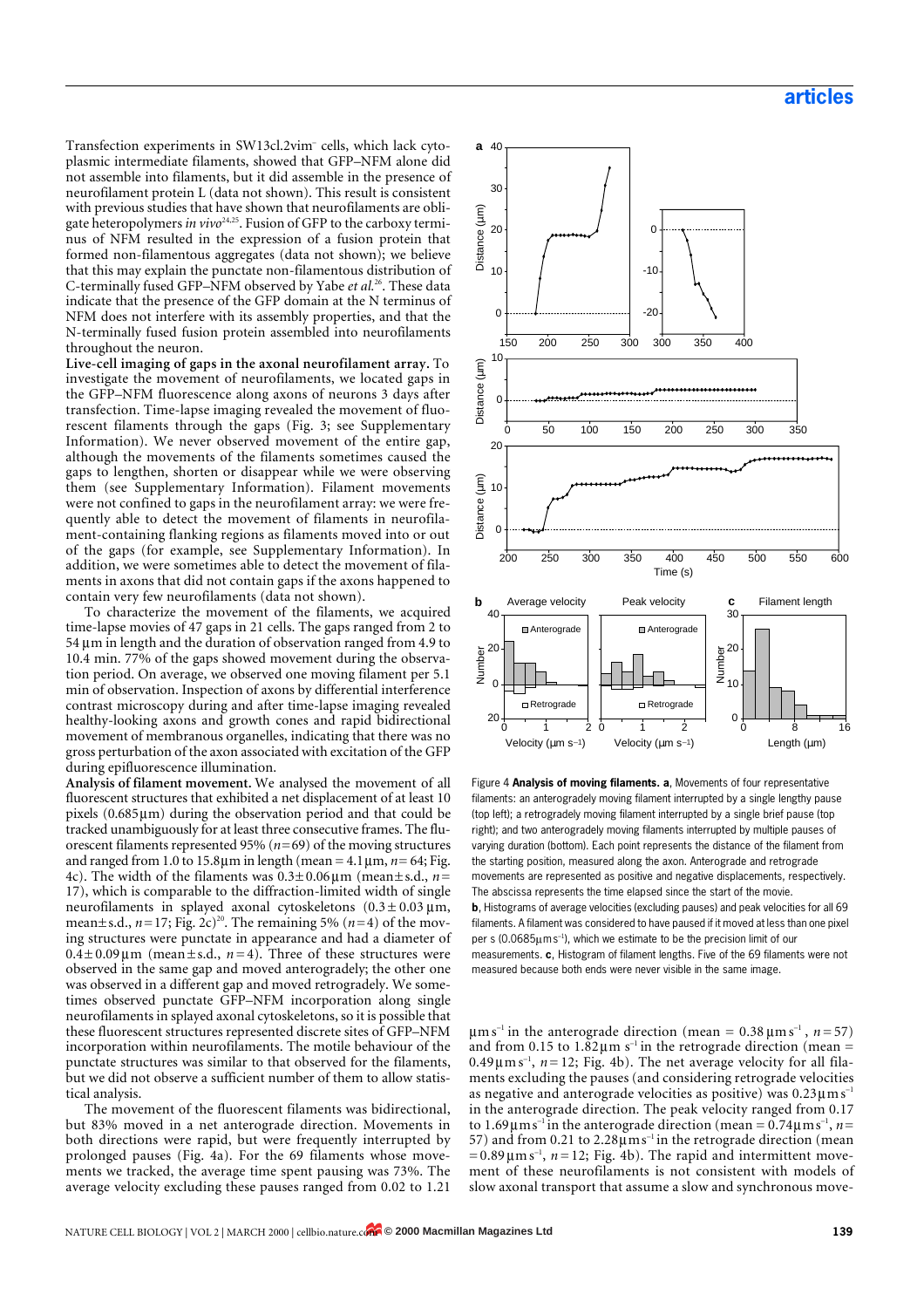# **articles**

ment of a network of crosslinked cytoskeletal polymers<sup>27</sup>. Instead, these data indicate that the movement of the cytoskeletal polymers is highly asynchronous, with individual neurofilaments moving independently of each other at a broad range of rates<sup>28</sup>.

# **Discussion**

The molecular mechanism of slow axonal transport has eluded researchers for more than two decades and has been the subject of considerable controversy<sup>17-19</sup>. Our observations of naturally occurring gaps in the axonal neurofilament array show that neurofilament polymers move in axons and this provides direct support for the polymer-transport hypothesis of slow axonal transport. A more general test of this hypothesis will also require direct observation of the movement of tubulin and actin in axons, but this will require different experimental approaches because gaps are not encountered in the microtubule and microfilament arrays of axons.

The retrograde movements of neurofilaments that we observed are unexpected because it has generally been assumed that slow axonal transport is exclusively anterograde. It seems unlikely that these retrograde movements represent elastic recoil of anterogradely moving filaments, because the movements were often sustained and were frequently interrupted by pauses. Both anterogradely and retrogradely moving filaments often exhibited brief reversals, but we were unable to track them for sufficient periods of time to determine whether the retrogradely moving filaments eventually moved in a net anterograde direction, or whether they continued to move in a net retrograde direction. Thus the functional significance of the retrogradely moving filaments for slow axonal transport remains to be determined.

Studies of slow axonal transport using radioisotopic pulse labelling have shown that neurofilament proteins move anterogradely in axons at an average rate of 0.25–3 mm per day  $(0.003-0.035 \mu m s^{-1})$ <br>danged ing on the expansion and the nauvanal sell two  $a^{28,29}$ . Our live depending on the organism and the neuronal cell type $28,29$ . Our livecell observations indicate that the actual rate of neurofilament movement is considerably faster than these average rates, but that the movements are interrupted by prolonged pauses. The proportion of the time that the filaments we analysed spent pausing was 73%, but this is certainly an underestimate for the entire neurofilament population because we confined our analyses to filaments that moved and excluded filaments that paused throughout the period of observation. However, if we assume an average transport rate of 0.25–3mm per day for the entire neurofilament population (from radioisotopic pulse-labelling studies) and an average transport rate of 0.23  $\mu$ ms<sup>-1</sup> for the individual neurofilaments (from our live-cell<br>observations), then we solvulate that neurofilaments must estually observations), then we calculate that neurofilaments must actually spend an average of 85–99% of their time pausing during their journey along the axon.

These data indicate that the slow rate of slow axonal transport may be the result of rapid but relatively infrequent movements. In contrast to fast axonal transport, which is a highly efficient process characterized by rapid and continuous movements, slow axonal transport appears to be a relatively inefficient process in which the filaments also move rapidly, but spend only a small proportion of their time moving. This new motile behaviour could explain why it has proven to be so difficult to observe the movement of neurofilaments and other cytoskeletal polymers in nerve cells.  $\Box$ 

## **Methods Cell culture.**

Neurons dissociated from superior cervical ganglia of neonatal (P0–P1) rats were plated onto glass coverslips coated with poly-lysine and Matrigel (Collaborative Research, 10  $\mu$ gml<sup>-1</sup>). Cultures were maintained at 37°C in Liebovitz's L-15 medium (Gibco) supplemented with 0.6% glucose, 2 mM Lglutamine, 100ngml–1 2.5S nerve growth factor (Collaborative Research), 10% adult rat serum and 0.5% hydroxypropylmethylcellulose (Methocel, Dow Corning)<sup>30</sup>. COS-7 cells were cultured at 37°C with 5% CO2 in Dulbecco's modified Eagle's medium (Gibco) supplemented with 10% fetal bovine serum.

#### **Cloning and transfection.**

A blunt-ended *Eco*RI fragment of pRSVi-NFM containing the full-length complementary DNA encoding

rat NFM (Genbank accession number M18628)<sup>31</sup> was subcloned into the *ApaI* site of the pEGFP–C1 plasmid vector (Clontech; Genbank accession number U55763) and purified by CsCl centrifugation. COS-7 cells were transfected using GenePORTER transfection reagents (Gene Therapy Systems). Neurons were transfected 2 days after plating by pressure injection of purified plasmid (300 µgml<sup>-1</sup> in 50 mM potassium glutamate, pH 7.0) directly into the nucleus<sup>32</sup>. In most experiments the plasmid was coinjected with  $1.25$  mg ml<sup>-1</sup> tetramethylrhodamine dextran (of relative molecular mass 10,000; Sigma) to allow visual confirmation of the injection procedure. 10–20% of the cells survived and expressed green fluorescence 3 days after injection.

## **Cell extraction and immunoblotting.**

The transfected cells were lysed in 10mM Tris-HCl (pH 7.5) and 1% SDS, boiled in SDS–sample buffer, centrifuged to remove insoluble materials, and subjected to SDS–PAGE. Western blots were immunostained with mouse monoclonal antibodies specific for NFM (Sigma, clone NN18) and GFP (Clontech), using enhanced chemiluminescence detection reagents (Amersham).

#### **Live-cell imaging and image analysis.**

Cells were observed 3–5days after transfection in a sealed chamber containing oxygen-depleted culture medium<sup>15</sup>. The medium was depleted of oxygen by preincubation in an air-tight syringe for 2h at 37 °C in the presence of a 1:100 dilution of EC-Oxyrase (Oxyrase), 20mM sodium succinate and 20mM sodium DL-lactate<sup>33</sup>. Before assembling the chamber, we filtered the medium through a 0.2-µm syringe filter to remove EC-Oxyrase particulates. Cells maintained in the sealed chambers retained active motile growth cones and apparently normal organelle movements for many hours, consistent with reports that the energy metabolism of cultured neurons is predominantly glycolytic<sup>34</sup>. Cells were observed by epifluorescence and differential interference contrast microscopy using a Nikon Diaphot 300 microscope, and maintained at 37°C on the microscope stage using a Nicholson Air Stream Incubator. For time-lapse imaging, the epifluorescence illumination was attenuated to 10% or 15% using neutral density filters, and images were acquired with 1-s exposures at 5-s intervals using a Nikon  $\times 100/1.4$  NA Plan Apo oil immersion objective, a fluorescein isothiocyanate (FITC)/enhanced GFP (EGFP) filter set (Chroma Technology, HQ 41001), and a Photometrics cooled charge-coupled-device (CCD) camera with a Kodak KAF 1400 chip. Motion was analysed by tracking the position of the leading or trailing ends of the filaments in successive time-lapse image frames. Image processing and analysis procedures were done on a Macintosh computer using Oncor-Image software (Oncor) and on a PC using MetaMorph software (Universal Imaging).

## **Immunofluorescence microscopy and detergent extraction.**

Cultures were fixed with formaldehyde and stained using a polyclonal antibody specific for NFL and a monoclonal antibody specific for  $\beta$ -tubulin, as described<sup>20</sup>. To determine the proportion of GFP–NFM in polymer form, we permeabilized cells with 0.02% saponin in a solution composed of 60mM sodium PIPES, 25 mM sodium HEPES, 0.19M NaCl, 10mM sodium EGTA, 2mMMgCl<sub>2</sub>, pH6.9 ([ref. 30\)](#page-4-0), and quantified the fluorescence intensity in the axons before and after permeabilization using the segmented mask method<sup>35</sup>.

RECEIVED 10 JANUARY 2000; REVISED 24 JANUARY 2000; ACCEPTED 24 JANUARY 2000; PUBLISHED 4 FEBRUARY 2000.

- 1. Lasek, R. J., Garner, J. A. & Brady, S. T. Axonal transport of the cytoplasmic matrix. *J. Cell Biol.* **99,** 212s–221s (1984).
- 2. Keith, C. H. Slow transport of tubulin in the neurites of differentiated PC 12 cells. *Science* **235,** 337–339 (1987).
- 3. Lim, S.-S., Sammak, P. J. & Borisy, G. G. Progressive and spatially differentiated stability of microtubules in developing neuronal cells. *J. Cell Biol.* **109,** 253–263 (1989).
- 4. Lim, S.-S., Edson, K. J., Letourneau, P. C. & Borisy, G. G. A test of microtubule translocation during neurite elongation. *J. Cell Biol.* **111,** 123–130 (1990).
- 5. Sabry, J., O'Connor, T. P. & Kirschner, M. W. Axonal transport of tubulin in Ti 1 pioneer neurons in situ. *Neuron* **14,** 1247–1256 (1995).
- 6. Takeda, S., Funakoshi, T. & Hirokawa, N. Tubulin dynamics in neuronal axons of living zebrafish embryos. *Neuron* **14,** 1257–1264 (1995).
- 7. Okabe, S. & Hirokawa, N. Turnover of fluorescently labelled tubulin and actin in the axon. *Nature* **343,** 479–482 (1990).
- 8. Okabe, S. & Hirokawa, N. Differential behavior of photoactivated microtubules in growing axons of mouse and frog neurons. *J. Cell Biol.* **117,** 105–120 (1992).
- 9. Okabe, S., Miyasaka, H. & Hirokawa, N. Dynamics of the neuronal intermediate filaments. *J. Cell Biol.* **121,** 375–386 (1993).
- 10. Takeda, S., Okabe, S., Funakoshi, T. & Hirokawa, N. Differential dynamics of neurofilament-H protein and neurofilament-L protein in neurons. *J. Cell Biol.* **127,** 173–185 (1994).
- 11. Reinsch, S. S., Mitchison, T. J. & Kirschner, M. W. Microtubule polymer assembly and transport during axonal elongation. *J. Cell Biol.* **115,** 365–379 (1991).
- 12. Okabe, S. & Hirokawa, N. Do photobleached fluorescent microtubules move? Re-evaluation of fluorescence laser photobleaching both in vitro and in growing Xenopus axons. *J. Cell Biol.* **120,** 1177–1186 (1993).
- 13. Chang, S. H., Rodionov, V. I., Borisy, G. G. & Popov, S. V. Transport and turnover of microtubules in frog neurons depend on the pattern of axonal growth. *J. Neurosci.* **18,** 821–829 (1998).
- 14. Tanaka, E. M. & Kirschner, M. W. Microtubule behavior in the growth cones of living neurons during axon elongation. *J. Cell Biol.* **115,** 345–363 (1991).
- 15. Dent, E. W., Callaway, J. L., Szebenyi, G., Baas, P. W. & Kalil, K. Reorganization and movement of microtubules in axonal growth cones and developing interstitial branches. *J. Neurosci.* **19,** 8894–8908 (1999).
- 16. Chang, S., Svitkina, T. M., Borisy, G. G. & Popov, S. V. Speckle microscopic evaluation of microtubule transport in growing nerve processes. *Nature Cell Biol.* **1,** 399–403 (1999).
- 17. Baas, P. W. & Brown, A. Slow axonal transport: the polymer transport model. *Trends Cell Biol.* **7,** 380–384 (1997).
- 18. Hirokawa, N., Terada, S., Funakoshi, T. & Takeda, S. Slow axonal transport: the subunit transport model. *Trends Cell Biol.* **7,** 384–388 (1997).
- 19. Bray, D. The riddle of slow transport an introduction. *Trends Cell Biol.* **7,** 379–379 (1997).